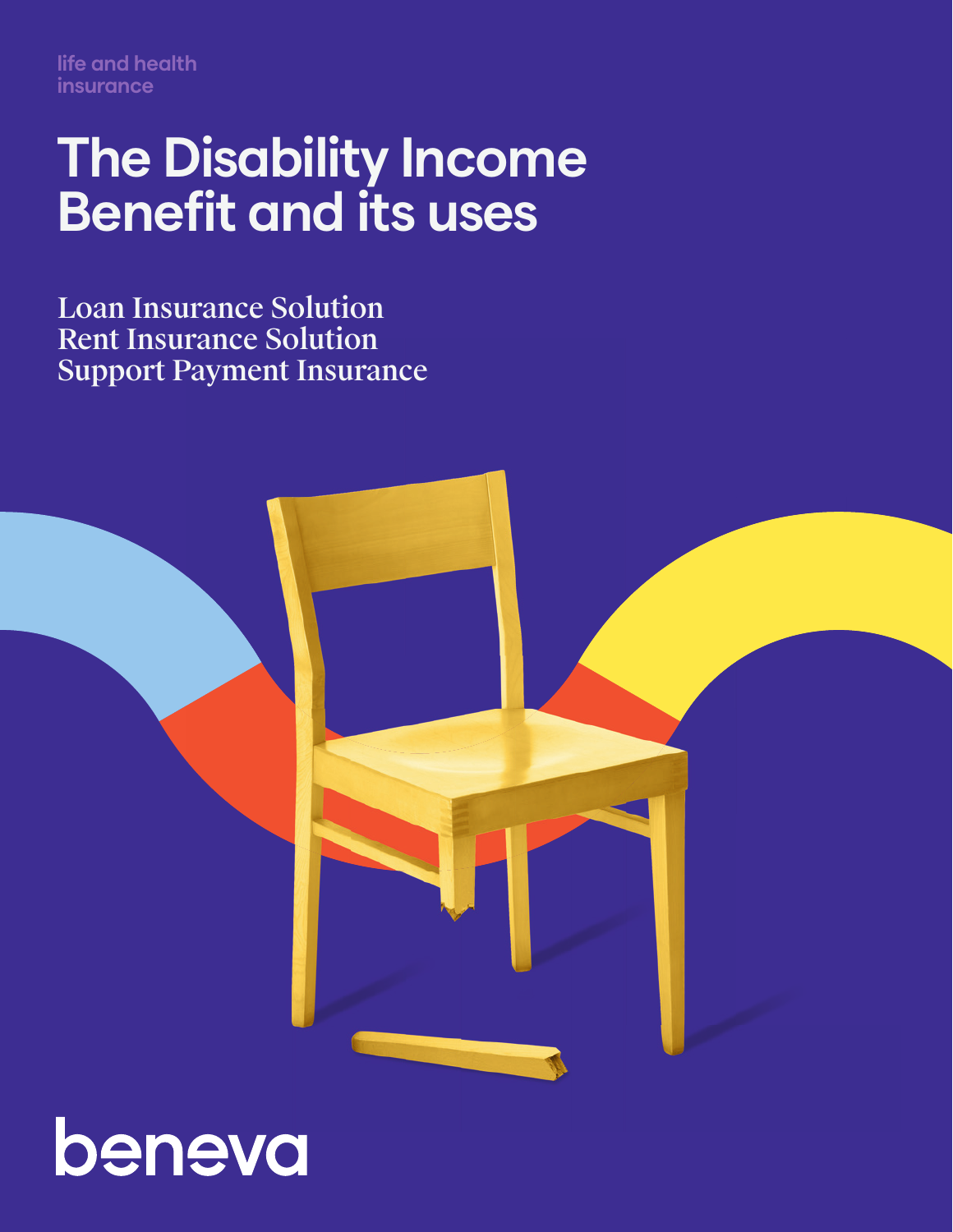## **Disability insurance**

**Monthly benefit paid if the insured is declared to be totally disabled before the policy anniversary nearest to the insured's 65th birthday and remains continuously disabled for at least the duration of the elimination period.**

#### **At the time of a claim:**

- No integration of benefits:
- No consideration of any other benefits payable<sup>1,2</sup> • Proof of loan is required **only** when the total benefit
- amount is greater than \$2,0001
- No proof of income
- No proof of lease or support payments

#### **Eligibility criteria**

- Tork at least 20 hours per week AND at least nine months per year with a minimum annual income of \$12,000
- Work in an insurable profession (see Beneva list)
	- **Salaried employee:** for at least one year (insurable profession)
	- **Self-employed worker:** for at least one year in the same field or area of activity
	- **New self-employed worker:** at least one year of experience in the same field or area of activity
- **Exception:** Homemaker spouse or student (see Fact Sheet)
- See "The Disability Income Benefit and its uses" table

## **The Disability Income Benefit at a glance**

#### **Monthly benefit amount**

#### **Minimum: \$250 per month**

**Maximum: The lesser of:**

- \$15 per month per \$1,000 of insured amount for basic life insurance
- \$3,500 per month
- Calculation of maximum amount granted

#### **Coverage pediod**

#### **Depending on the option selected,**

- **one of the following:**
- 20 years
- 25 years
- 30 years

#### **Choice of coverage**

- Duration of benefits: two years<sup>3</sup> and five years: $3$ – Elimination period:
- $\bullet$  Illness: 90 days, retroactive to the 30<sup>th</sup> day
- Accident, hospitalization for a minimum continuous period of 72 hours, day surgery: 30 days
- Duration of benefits until expiry:<sup>3</sup> – Elimination period:
- Illness and accident: 90 days

#### **Age at issue**

- 20-year term: Age 18 to 60 inclusive
- 25-year term: Age 18 to 44 inclusive
- 30-year term: Age 18 to 39 inclusive
- Age at nearest birthday

#### **Premiums for the benefit**

- Rates: Male/female, smoker/non-smoker
- Premiums are guaranteed

#### **Included at no extra cost**

Coverage in the event of involuntary loss of employment for the insured policyholder, if the policyholder is also receiving disability benefits (reimbursement of the contract's total premiums, maximum of \$200 per month, maximum five months).

- 90-day waiting period
- Retroactive 30 days

#### **Policyholder**

- Individual
- Company<sup>4</sup>

#### **Expiry of benefit**

#### **This benefit expires on the earliest of the following dates:**

- The end of a 20-, 25- or 30-year period, depending on the option selected by the insured
- Expiry of the principal benefit to which the Disability Income Benefit is attached
- The end of the benefit payment period if the maximum number of monthly benefit payments for total disabilities due to different causes has been reached (for two- and five-year options)
- The policy anniversary nearest to the insured's 65<sup>th</sup> birthday
- The date of the insured's death

#### **Definition of total disability**

The insured is considered to be in a state of total disability if, following illness or accident, they are under the regular care of a physician and:

- a) For the initial 24 months of total disability, including the elimination period, the insured is unable to carry out the principal duties of the employment held at the onset of total disability or, in the event that the insured is unemployed, the principal duties of the last gainful employment held;
- b) Thereafter, the insured is unable to carry out any gainful employment for which they are reasonably suited by education, training or experience, regardless of the availability of any such employment.

During the period of total disability, the insured must not engage in any gainful activity.

#### **Successive periods of total disability due to the same cause**

Any successive periods of total disability due to the same cause or to connected causes will be considered as the same period of total disability (in which case the elimination period does not apply again), except when separated by more than three consecutive months during which the insured is not considered to be in a state of total disability.

#### **Successive periods of total disability due to different causes**

If, after having been considered to be totally disabled, the insured has carried out or has been fit to carry out the duties of gainful employment and subsequently becomes totally disabled again due to a factor that differs from the one that resulted in a previous total disability period, they are again becomes entitled to the monthly benefit. A new elimination period applies in that case. However, the maximum number of monthly benefit payments for any total.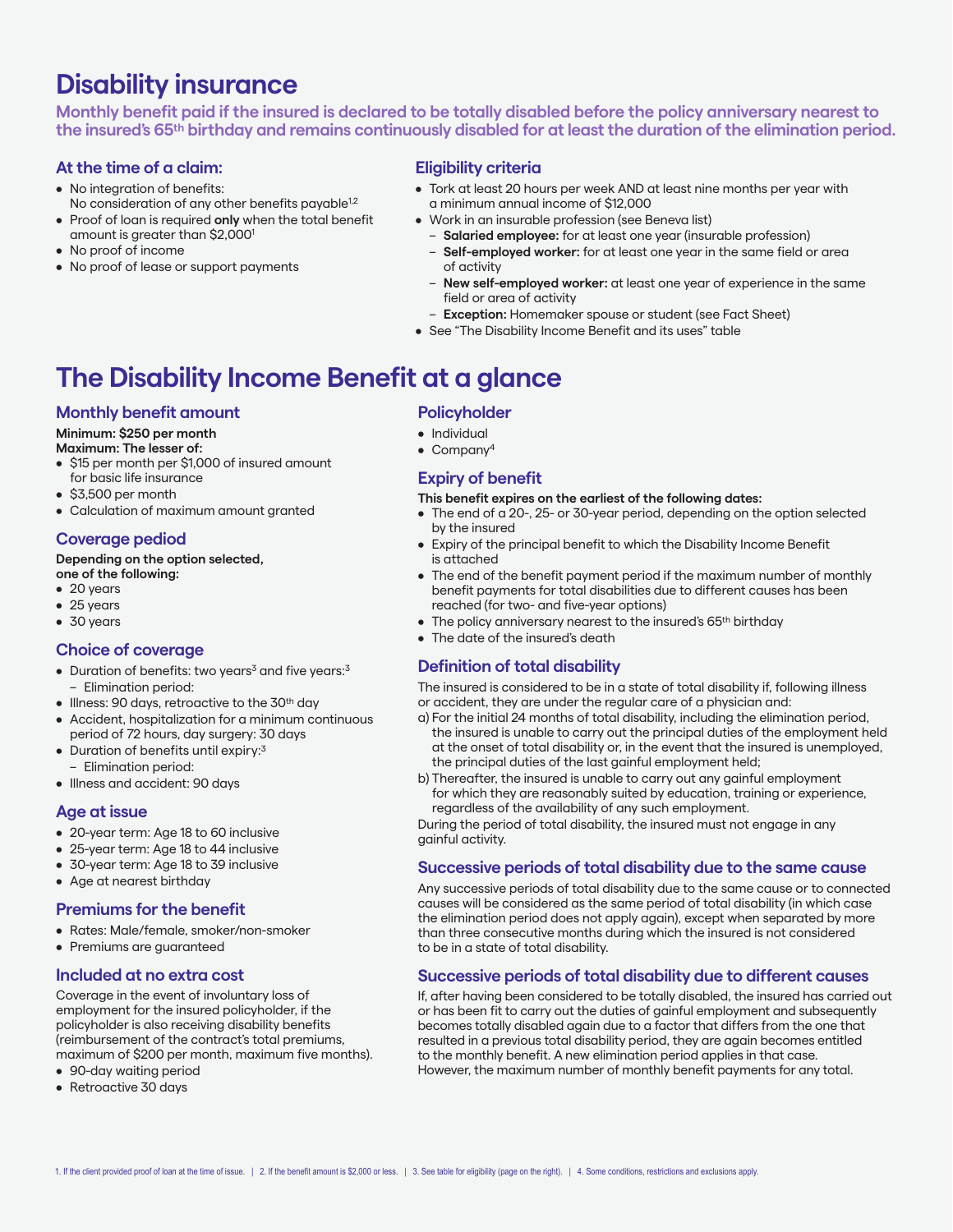## **The Disability Income Benefit and its uses**

#### **Eligibility**

**Work in an insurable profession (see the Fact Sheet), 20 hours per week, nine months per year for at least one year, and earn a minimum annual income of \$12,000**

| <b>Loan Insurance Solution</b>                                                                                                                                                                                                                                                                                                                                                                                                                                                                                                                                                                                                                                                             |                                                                               | <b>Rent Insurance</b><br><b>Solution</b>                                                                                                                                          | <b>Support Payment</b><br><b>Insurance</b>                                                                                                                           |
|--------------------------------------------------------------------------------------------------------------------------------------------------------------------------------------------------------------------------------------------------------------------------------------------------------------------------------------------------------------------------------------------------------------------------------------------------------------------------------------------------------------------------------------------------------------------------------------------------------------------------------------------------------------------------------------------|-------------------------------------------------------------------------------|-----------------------------------------------------------------------------------------------------------------------------------------------------------------------------------|----------------------------------------------------------------------------------------------------------------------------------------------------------------------|
| • Maximum of \$3,500 per month regardless of the insured's income and any<br>other individual benefit or disability insurance in force or pending.<br>• Benefit of up to \$2,000, if proof of the loan was provided at the time of issue.<br>• For a line of credit, the amount granted = 1% of balance used (max. 84 payments).<br>• For a residential mortgage loan, the full amount can be considered for both insureds.<br>• For all other loans, the amount must be shared between the insureds, if it is a joint loan.<br>• In the event of multiple loans, including one or more mentioned in the "Other loans"<br>section, the benefit period is determined based on that section. |                                                                               | Maximum of \$1,000<br>per month or the<br>amount of the lease<br>regardless of the<br>insured's income and<br>any other individual<br>benefit or disability<br>insurance in force | • Clients choose the<br>monthly benefit<br>amount they want<br>to receive, up to a<br>maximum of \$1,500.<br>• Support payments<br>may be made to<br>former spouses. |
| Residential mortgage loan                                                                                                                                                                                                                                                                                                                                                                                                                                                                                                                                                                                                                                                                  | <b>Other loans</b>                                                            | or pending. For joint<br>life insurance, the                                                                                                                                      | former spouses and<br>children or children                                                                                                                           |
|                                                                                                                                                                                                                                                                                                                                                                                                                                                                                                                                                                                                                                                                                            |                                                                               |                                                                                                                                                                                   |                                                                                                                                                                      |
| Loan/line of credit + municipal<br>and school taxes                                                                                                                                                                                                                                                                                                                                                                                                                                                                                                                                                                                                                                        | • Personal<br>$\bullet$ Carlease<br>• Personal line of credit<br>• Commercial | maximum allowed is<br>for both insureds.                                                                                                                                          | only.                                                                                                                                                                |
| <b>Duration of benefits</b>                                                                                                                                                                                                                                                                                                                                                                                                                                                                                                                                                                                                                                                                |                                                                               |                                                                                                                                                                                   |                                                                                                                                                                      |

#### **At claim time:**

- The policyholder (individual) may provide an Assignment of Benefit form to name another person as beneficiary of the monthly disability benefit (insured or financial institutions)
- No proof of income required
- For the duration of benefits until expiry option, only proof of loan or residential mortgage loan are accepted
- **• If proof is provided at the time of issue:** 
	- No integration of benefits: No consideration of any other benefits payable2.
	- Proof of loan is required only when the total benefit amount is greater than \$2,000
	- No proof of lease or support payments.
	- Benefit amount to be adjusted, if necessary, based on the proof provided
- **• If no proof is provided at the time of issue**  (credit insurance only):
- Proof of loan to be provided
- Benefit amount and length of benefit period to be adjusted, if necessary, based on the proof provided

## **List of insurable professions with restrictions**

| List of occupations eligible for monthly benefits not exceeding 24 months |                                                                                                                                                                                                                                                                                                                                                                                                                                                                                                         |  |
|---------------------------------------------------------------------------|---------------------------------------------------------------------------------------------------------------------------------------------------------------------------------------------------------------------------------------------------------------------------------------------------------------------------------------------------------------------------------------------------------------------------------------------------------------------------------------------------------|--|
| <b>Aeronautic and Aviation</b>                                            | • Air traffic controller, radio operator and radar controller                                                                                                                                                                                                                                                                                                                                                                                                                                           |  |
| <b>Maintenance</b>                                                        | • Residential or commercial housekeeping (employee)<br>• Concierge/building supervisor not residing on site<br>• Garbage collector/incenarator of non-toxic materials                                                                                                                                                                                                                                                                                                                                   |  |
| Logging                                                                   | • Pruner/trimmer in urban greas<br>• Horticulture (all workers)                                                                                                                                                                                                                                                                                                                                                                                                                                         |  |
| <b>Marine Industry</b>                                                    | • Fisherman (who returns to the port every night)                                                                                                                                                                                                                                                                                                                                                                                                                                                       |  |
| <b>Correctional Services/</b><br><b>Security Services</b>                 | • Unarmed security guard<br>• Policeman<br>$\bullet$ Fireman                                                                                                                                                                                                                                                                                                                                                                                                                                            |  |
| <b>Childcare Services</b>                                                 | • Home based childcare                                                                                                                                                                                                                                                                                                                                                                                                                                                                                  |  |
| <b>Personal Care</b>                                                      | • Manicure, hairdressing, aesthetics, electrolysis, etc. working outside the house more than 50% of the time<br>(in a salon, spa, clinic etc.)<br>• Tattoo artist/piercer working outside the house more than 50% of the time (in a salon)                                                                                                                                                                                                                                                              |  |
| Sports/Leisure/Entertainment                                              | • Coach/instructor working in a fitness center more than 50% of the time                                                                                                                                                                                                                                                                                                                                                                                                                                |  |
| <b>Transport</b>                                                          | • Paratransit/medical driver only<br>• Truck driver long distance more than 250 km/day                                                                                                                                                                                                                                                                                                                                                                                                                  |  |
| Varia                                                                     | • Slaughterhouse (worker other than manager/supervisor)<br>• Fish processing plant (all workers)<br>• Farm (all workers)<br>· Worker at height (steel structure, bell tower, antenna, chimney, dam, bridge, well, pylon, liners, chimney sweep,<br>window cleaner more than 2 floors)<br>• Open pit mine, quarrie (all workers except dynamiters, firebrands)<br>• Heavy-equipment operator, building mover, demolisher, excavator, roofer, unskilled worker<br>• Collection agency<br>• Animal handler |  |